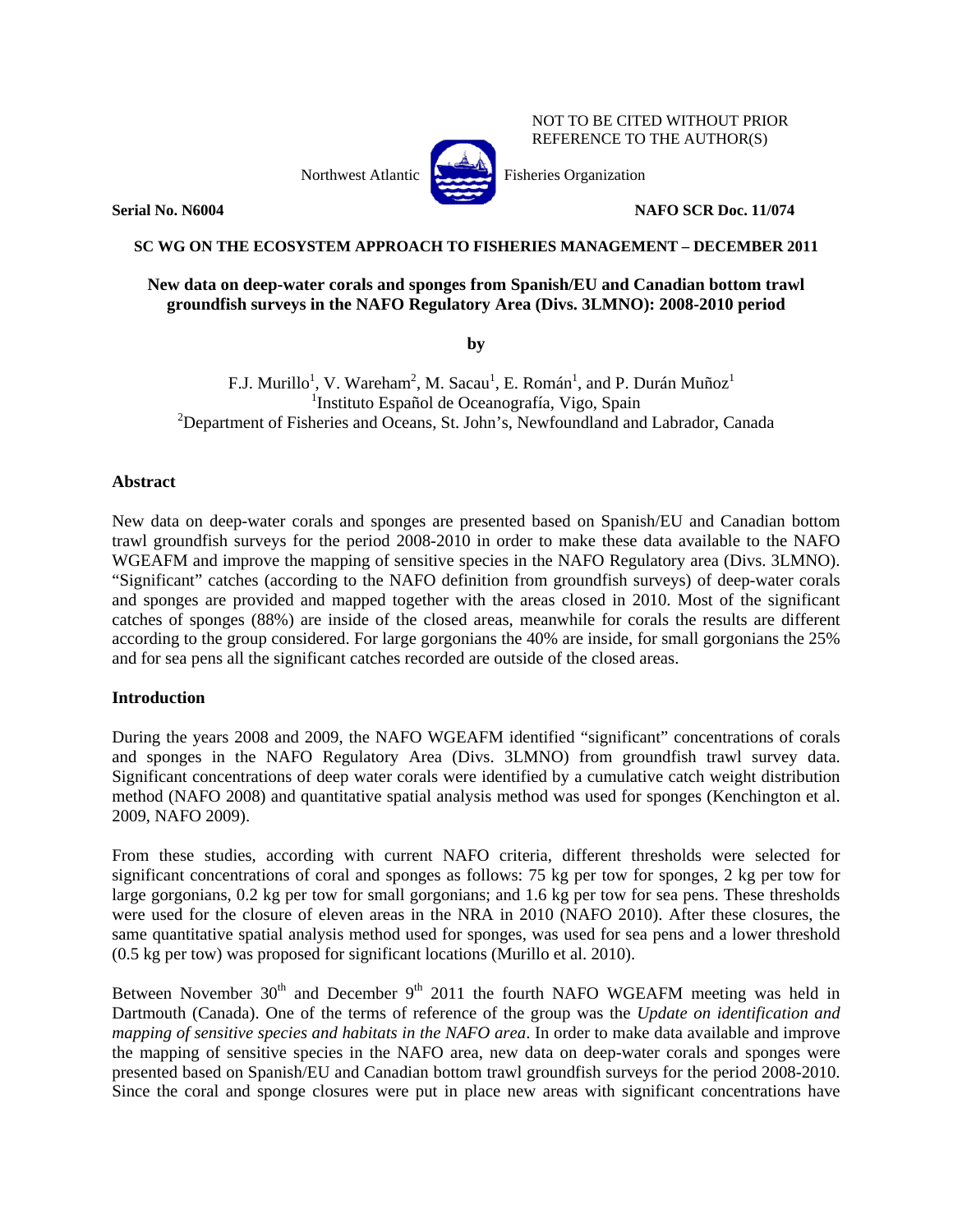emerged outside of the closures. This new information is also being used in the development of encounter protocols for sponges and sea pens for commercial groundfish trawling in the NRA (Kenchington et al. 2011).

### **Material and Methods**

Data used in this study come from four different bottom trawl groundfish surveys:

1) The Spanish 3NO Survey, carried out by the Instituto Español de Oceanografía (IEO), samples the Tail of the Grand Banks of Newfoundland (NAFO Divs. 3NO) between 40 and 1500 m depth.

2) The EU Flemish Cap Survey, carried out by the IEO together with the Instituto de Investigaciones Marinas (IIM) and IPIMAR (Portugal), samples all the Flemish Cap (NAFO Div. 3M), and currently a depth range between 130 and 1450 m.

3) The Spanish 3L Survey, carried out by the IEO, samples the Nose of the Grand Banks of Newfoundland and the Flemish Pass (NAFO Div. 3L) between 110 and 1450 m depth.

4) DFO NL Multispecies Surveys (NRA Divs. 3LMNO), carried out by Fisheries and Oceans, Canada between 32 and 1500 m.

Surveys 1 to 3 were carried out between May and August, using a random-stratified sampling design with standardized 30-minutes bottom trawls and vessel speed of 3 knots. The main objective of these surveys is the estimation of abundances and biomass indices of the main demersal species, and the demographic structure of their populations. A Campelen 1800 bottom trawl gear was used in the Flemish Pass and the Grand Banks of Newfoundland (Divs. 3LNO), whereas a Lofoten bottom trawl gear was used in the Flemish Cap (Div. 3M). Surveys 4 were carried out using a random-stratified sampling design with standardized 15-minutes bottom trawls and vessel speed of 3 knots. A Campelen 1800 bottom trawl gear was used.

Deep water corals and sponges were weighted (the biomass of massive sponge by-catches was extrapolated from samples or estimated visually, based on the observation of the volume of the codend) and recorded by scientific staff on board, and some samples were preserved to posterior studies in laboratory.

In order to follow the same groups previously used be WGEAFM, deep water corals were grouped in large gorgonians (Alcyonacea), small gorgonians (Alcyonacea), sea pens (Pennatulacea), and black corals (Antipatharia); and all the sponges were grouped together. Some of the species of corals and sponges present in the area have been previously published (Wareham and Edinger, 2007; Wareham 2009; Fuller 2011; Murillo et al. 2011; Murillo et al. 2012).

Data from the surveys undertaken in NAFO Regulatory Area (Divs. 3LMNO) during 2008-2010 period for corals and 2009-2010 (2008-2010 in 3L) for sponges are analysed in this document. A total number of 1628 (1128 Spain/EU and 500 Canada) bottom trawl hauls were studied in the area and period considered for corals and 1200 (839 Spain/EU and 361 Canada) for sponges. DFO NL Multispecies Surveys use to cover the Divisions 3LNO and sporadically the Division 3M, and for this reason, only the Spanish/EU surveys that cover uniformly the entire study area in the NRA (Divs. 3LMNO) have been used for the calculation of the percentage of presence for the different groups of corals and sponges.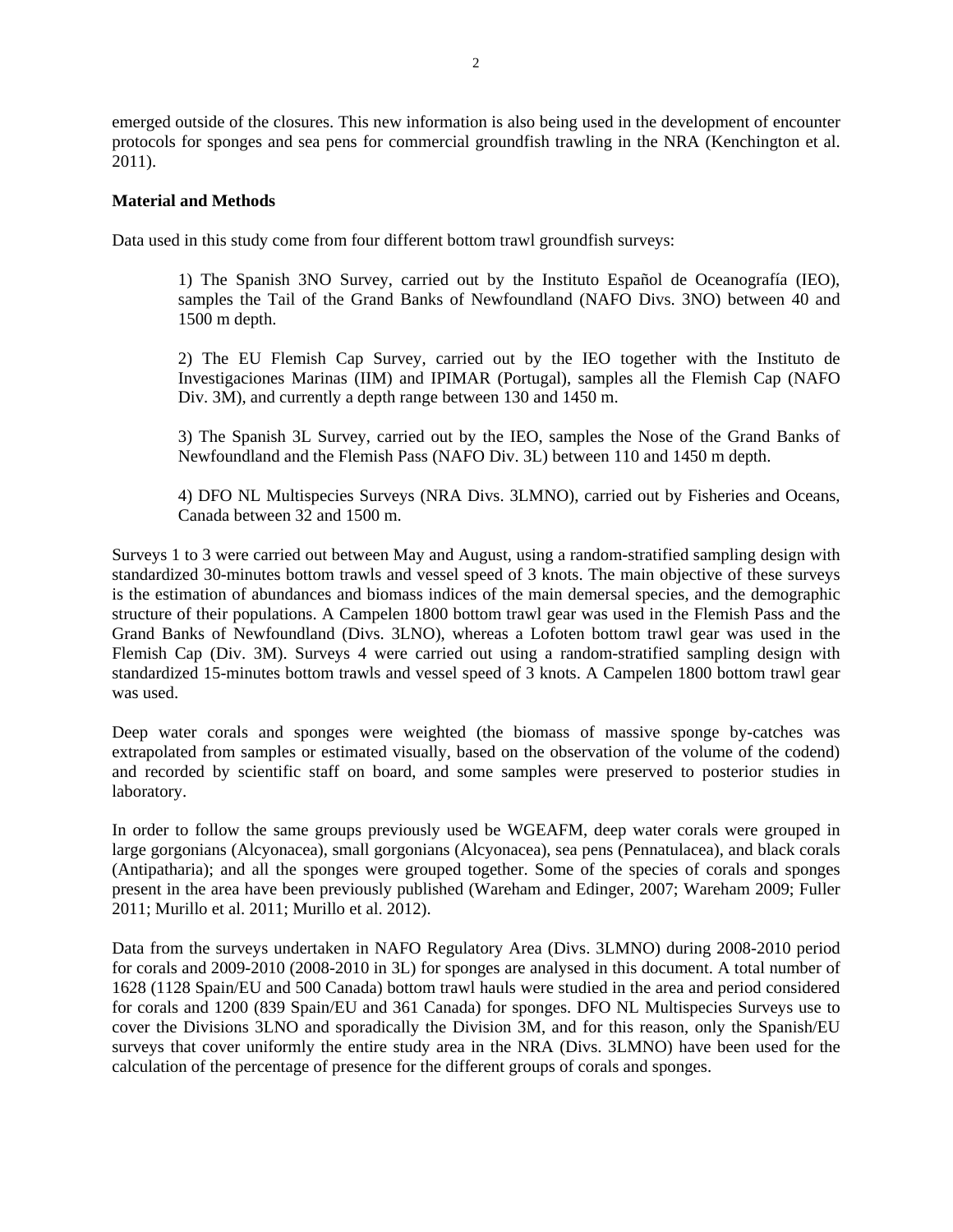Distribution maps of presence and significant catches of sponges, large gorgonians, small gorgonians, sea pens, and black corals following the thresholds defined before the closure of the areas (NAFO 2008, 2009) are presented in this document, based on data from RV surveys. Location of the corals and sponge records was assigned to the start position of the survey fishing tows. The coordinates and weight of the significant catches are provided in Table 1.

All the geographical databases were plotted using the UTM projected coordinate system (Zone 23N) to avoid distorting the data surfaces. Moreover, bathymetric curves were exported as shapefiles (ArcMap format) from CHS Canada.

### **Results**

### *Sponges*

Sponges were recorded in 547 of the tows (65.20% of the total tows conducted), mainly in the Flemish Pass, Flemish Cap and slope of the Grand Banks (Figure 1A) and significant catches (> 75 kg/tow) were found in 25 tows, most of them in the areas identified previously as sponge grounds composed of large sponges of the Families Geodiidae and Ancorinidae in the Divisions 3LMNO of the NRA (ICES 2009; NAFO 2009, Murillo et al. 2012) that were closed in 2010. Of the total 25 tows (Figure 3), only 3 are outside of the closed areas and the sponge catch of these tows was between 115.79 and 313.21 kg with an average (+ SD of the mean) of  $186.14 + 110.26$  kg. A significant (p value = 0.027 after Mann-Whitney U test) higher average of the significant catches of 1724.92 + 2254.51 kg were found inside of the closed areas with the higher values up to 10,000 kg in a tow in the south of Flemish Pass.

### *Large gorgonians*

Large gorgonians include the species *Acanthogorgia armata*, *Keratoisis* spp., *Paragorgia* spp., *Paramuricea* spp., and *Primnoa resedaeformis*, and were recorded in 58 of the tows (5.14% of the total tows conducted), mainly in the south of the Flemish Pass (Figure 1B) where 5 significant catches  $(> 2$ kg/tow) were found (Figure 3). Two of the 5 significant catches were inside of the closed areas and the other 3 very close to this area, but in shallower waters. These were catches of *Paragorgia arborea* and ranged between 2.74 and 23.50 kg per tow.

## *Small gorgonians*

Small gorgonians include the species *Acanella arbuscula, Anthothela grandiflora, Crysogorgia* cf. *agassizii, Radicipes gracilis* and *Swiftia* sp*.* They were recorded in 96 of the tows (8.51% of the total tows conducted), mainly in the slope of the Grand Banks, in the Flemish Cap and Flemish Pass between 500 and 1000 m (Figure 1B). Eight significant catches  $(> 0.2 \text{ kg/tow})$  were found and 6 of them (75%) outside of the closed areas (Figure 3) in the slope of the Grand Banks. Four of them between 0.22 and 0.65 kg with an average  $(+ SD)$  of the mean) of  $0.37 + 0.19$  kg are clustered in a small area in the southeast Grand Banks, above the 3O closure. All the significant catches are composed mainly of *A. arbuscula*.

#### *Sea pens*

Sea pens were recorded in 427 of the tows (37.85% of the total tows conducted). They showed a horseshoe distribution around Flemish Cap and along the slope of the southeast Grand Banks (Figure 2A). According to the current NAFO threshold, significant catches (> 1.6 kg/tow) were found in 10 tows, all of them in the proximities of the closed areas but outside (Figure 3). Five catches between 1.68 and 11.20 kg with an average  $($   $\pm$  SD of the mean) of 5.48  $\pm$  3.57 kg came from a narrow band in the northwest of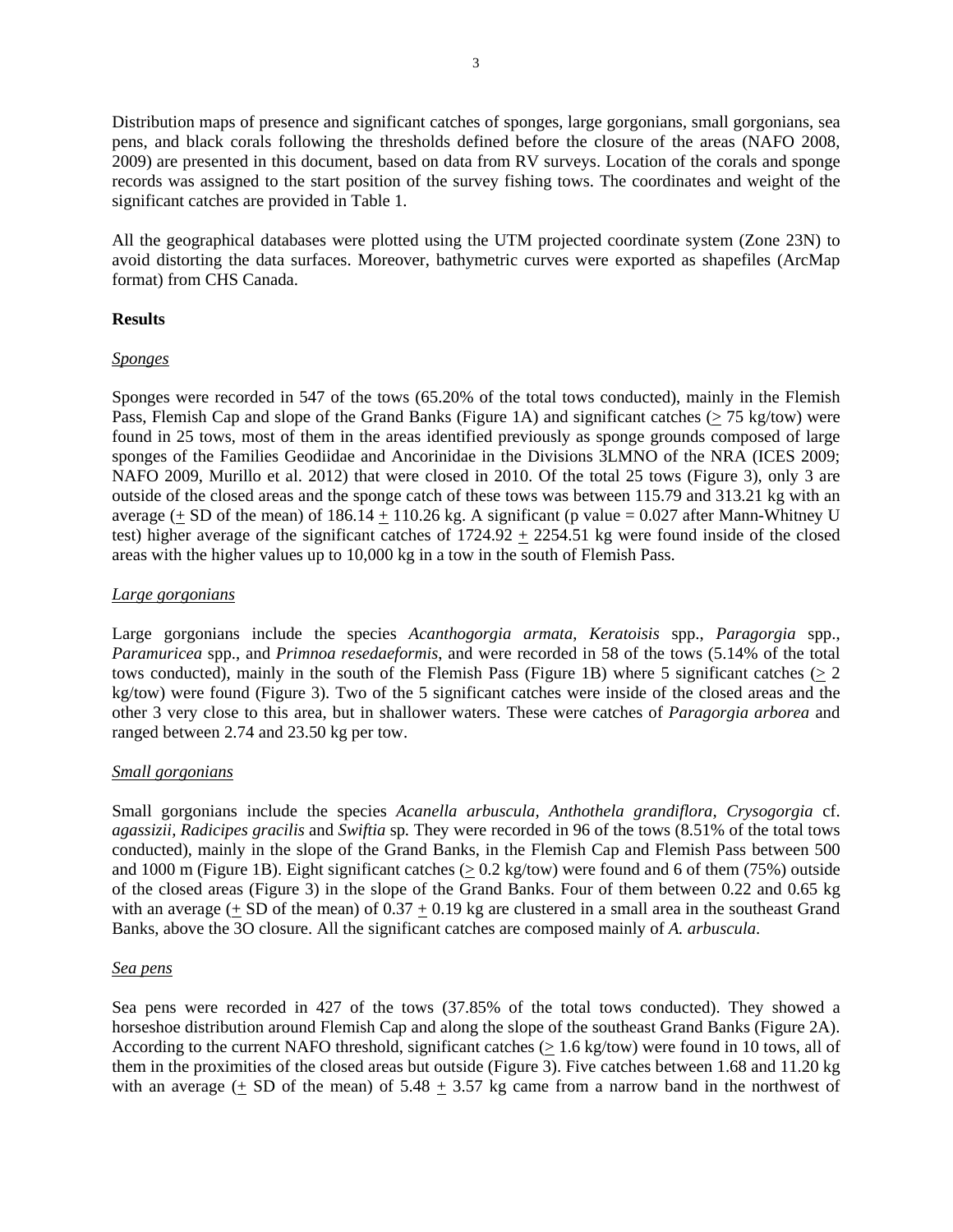Flemish Cap between two closed areas. Figure 2A shows how the catches between 0.5 and 1.6 kg were distributed between the catches higher than 1.6 kg.

### *Black corals*

Black corals were recorded in 57 of the tows (5.05% of the total tows conducted). They were restricted to the Flemish Cap and Flemish Pas, also showing a horseshoe distribution around the Flemish Cap mainly between 500 and 1000 m depth (Figure 2B). No significant catch threshold was defined for black corals, however, most of the records of them were found outside of the current closures.

#### **Discussion and conclusion**

Significant catches of sponges for the new data analyzed were found around the same areas that those obtained in 2009 (NAFO 2009) and only 3 of the 25 catches (12%) were found outside of the closed areas. Moreover, the significant catches found outside the closed areas had significant lower values than the catches found inside, suggesting that the areas where sponge grounds occur inside of the fishing footprint (NAFO 2010) are well known, although some improvements and modifications could be done, together with other data from the oncoming NEREIDA Project when the revision of the areas in 2014 will be done (NAFO 2012). In relation to deep water corals the results are different according to the group considered. For large gorgonians it seems that the significant catches found are close to those found in the past (NAFO 2008) and these areas should be refined in the future to incorporate these significant catches (one of 23.50 kg) to the closed areas. For small gorgonians most of the significant catches were localized outside of the closed areas and one cluster of them seems to show and interesting spot with 4 catches in the southeast of the Grand Banks above the 3O closure.

In the case of sea pens, all the new significant catches were recorded outside of the closed areas, but in the proximities of them. An area in the northeast of Flemish Cap with 5 significant catches between two areas closed in 2010 suggests that potential sea pens fields could exist along this narrow band and this data, together with other from the oncoming NEREIDA Project could be used when the revision of the areas in 2014 will be done (NAFO 2012).

There is a general concern about the environmental impacts of marine research on VMEs (OSPAR 2008). Despite that the NAFO areas known to have VMEs generally are avoided by the groundfish surveys (E. Roman, pers. comm.), some records of indicator species suggest that surveys could cause some degree of disturbance, particularly, in those grounds less used by the commercial fishery. In such grounds scientific activities could represent the main disturbance factor on sensitive habitats. This needs to be taken into account in order to establish sampling guidelines to prevent adverse effects on sensitive areas.

#### **Acknowledgements**

This work was made possible with the support of the Instituto Español de Oceanografía (IEO) and the Spanish Government (Secretaría General del Mar). We are especially grateful to the scientific staff involved in NAFO surveys, and the heads of these surveys for facilitating the data collection and to the research vessels crews (RV "Vizconde de Eza") for assistance at the sea. NAFO groundfish surveys are co-funded by the EU and the Spanish Government.

## **References**

Fuller SD. 2011. Diversity of marine sponges in the Northwest Atlantic. Thesis, (PhD). Dalhousie University, Halifax. 215 pp.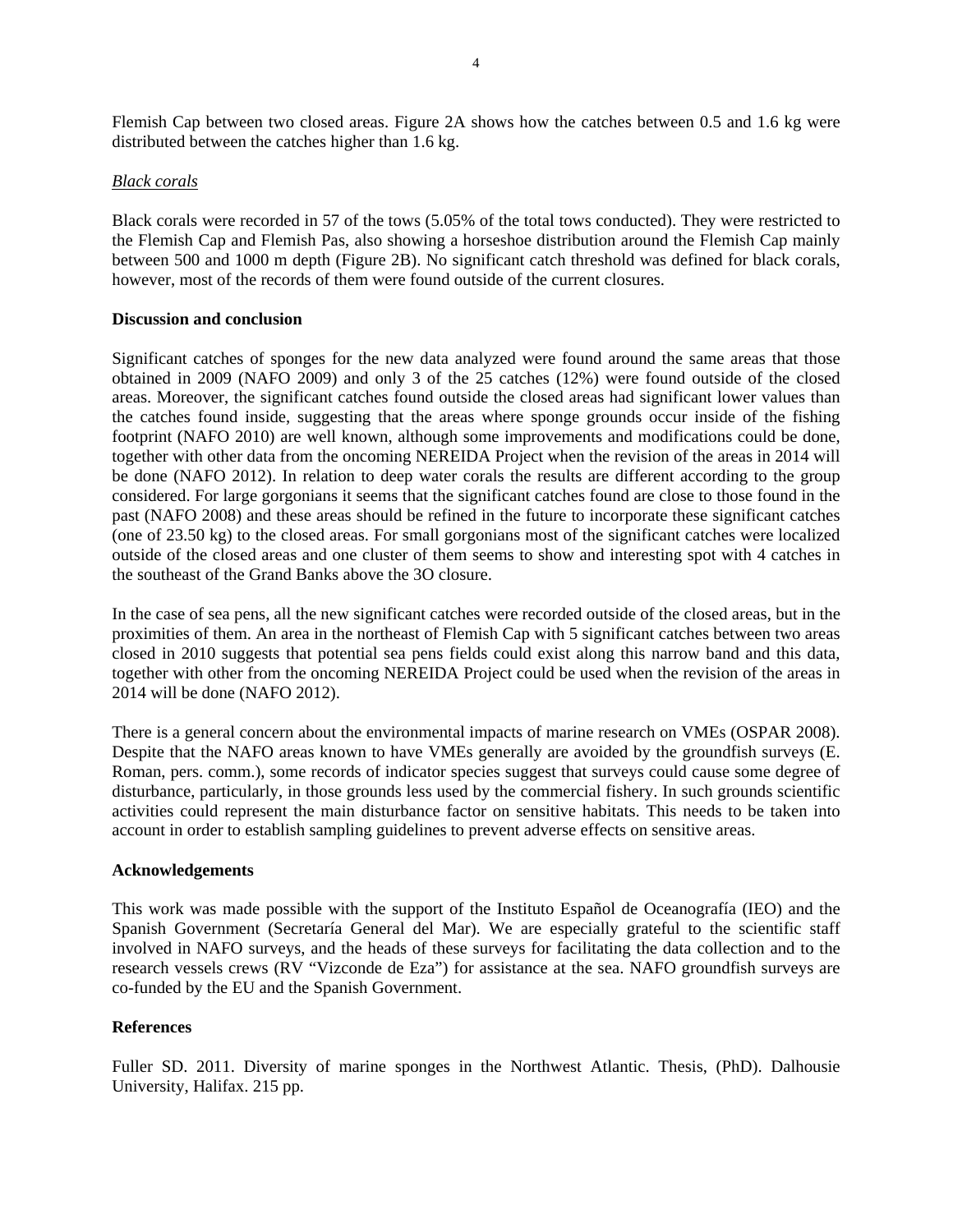ICES. 2009. Report of the ICES-NAFO Working Group on Deep-Water Ecology (WGDEC), 9-13 March 2009. ICES Document CM 2009/ACOM: 23, 92 pp.

Kenchington, E., Cogswell, A., Lirette, C., and Murillo-Pérez, F.J. 2009. The use of density analyses to delineate sponge grounds and other benthic VMEs from trawl survey data. NAFO SCR Doc. 09/6, Serial No. N5626, 16 pp.

Kenchington, E., Murillo, F.J., Cogswell, A., and Lirette, C. 2011. Development of encounter protocols and assessment of significant adverse impact by bottom trawling for sponge grounds and sea pen fields in the NAFO Regulatory Area. NAFO SCR Doc. 11/75.

Murillo, F.J., Kenchington, E., Gonzalez, C., and Sacau, M. 2010. The use of density analyses to delineate significant concentrations of Pennatulaceans from trawl survey data. NAFO SCR Doc. 10/07, Serial No. N5753, 7 pp.

Murillo, F.J., Durán Muñoz, P., Altuna, A., and Serrano, A. 2011. Distribution of deep-water corals of the Flemish Cap, Flemish Pass, and the Grand Banks of Newfoundland (Northwest Atlantic Ocean): interaction with fishing activities. ICES Journal of Marine Science 68:319-332.

Murillo, F.J., Durán Muñoz, P., Cristobo, F.J., Ríos, P., González, C., Kenchington, E., and Serrano, A. 2012. Deep-sea Sponge Grounds of the Flemish Cap, Flemish Pass and the Grand Banks of Newfoundland (Northwest Atlantic Ocean): distribution and species composition. Marine Biology Research. In press.

NAFO. 2008. Report of the NAFO SC Working Group on Ecosystem Approach to Fisheries Management (WGEAFM). Response to Fisheries Commission Request 9.a. Scientific Council Meeting, 22-30 October 2008, Copenhagen, Denmark. NAFO SCS Doc. 08/24, Serial No. N5592, 19 pp.

NAFO. 2009. Report of the NAFO SC Working Group on Ecosystem Approach to Fisheries Management (WGEAFM). Response to Fisheries Commission Request 9.b and 9.c. Scientific Council Meeting, 4-18 June 2009, Dartmouth, Canada. NAFO SCS Doc. 09/6, Serial No. N5627, 26 pp.

NAFO. 2010. NAFO Conservation and Enforcement Measures. NAFO/FC Doc. 10/1, Serial No. N5740, 95 pp.

NAFO. 2012. NAFO Conservation and Enforcement Measures. NAFO/FC Doc. 12/1, Serial No. N6001, 100 pp.

OSPAR. 2008. OSPAR Code of conduct for responsible marine research in the deep seas and high seas of the OSPAR Maritime Area. Number: 2008-0, 3 pp.

Wareham, V.E. 2009. Updates on deep-sea coral distribution in the Newfoundland Labrador and Arctic regions, Northwest Atlantic. In The Ecology of Deep-sea Corals of Newfoundland and Labrador Waters: Biogeography, Life History, Biogeochemistry, and Relation to Fishes, pp. 3–22. Ed. by K. Gilkinson, and E. Edinger. Canadian Technical Report of Fisheries and Aquatic Sciences, 2830. 136 pp.

Wareham, V.E., and Edinger, E.N. 2007. Distribution of deep-sea corals in the Newfoundland and Labrador region, Northwest Atlantic Ocean. In Conservation and Adaptive Management of Seamount and Deep-sea Coral Ecosystems, pp. 289–313. Ed. by R.Y. George, and S.D. Cairns. Rosenstiel School of Marine and Atmospheric Sciences, University of Miami. 323 pp.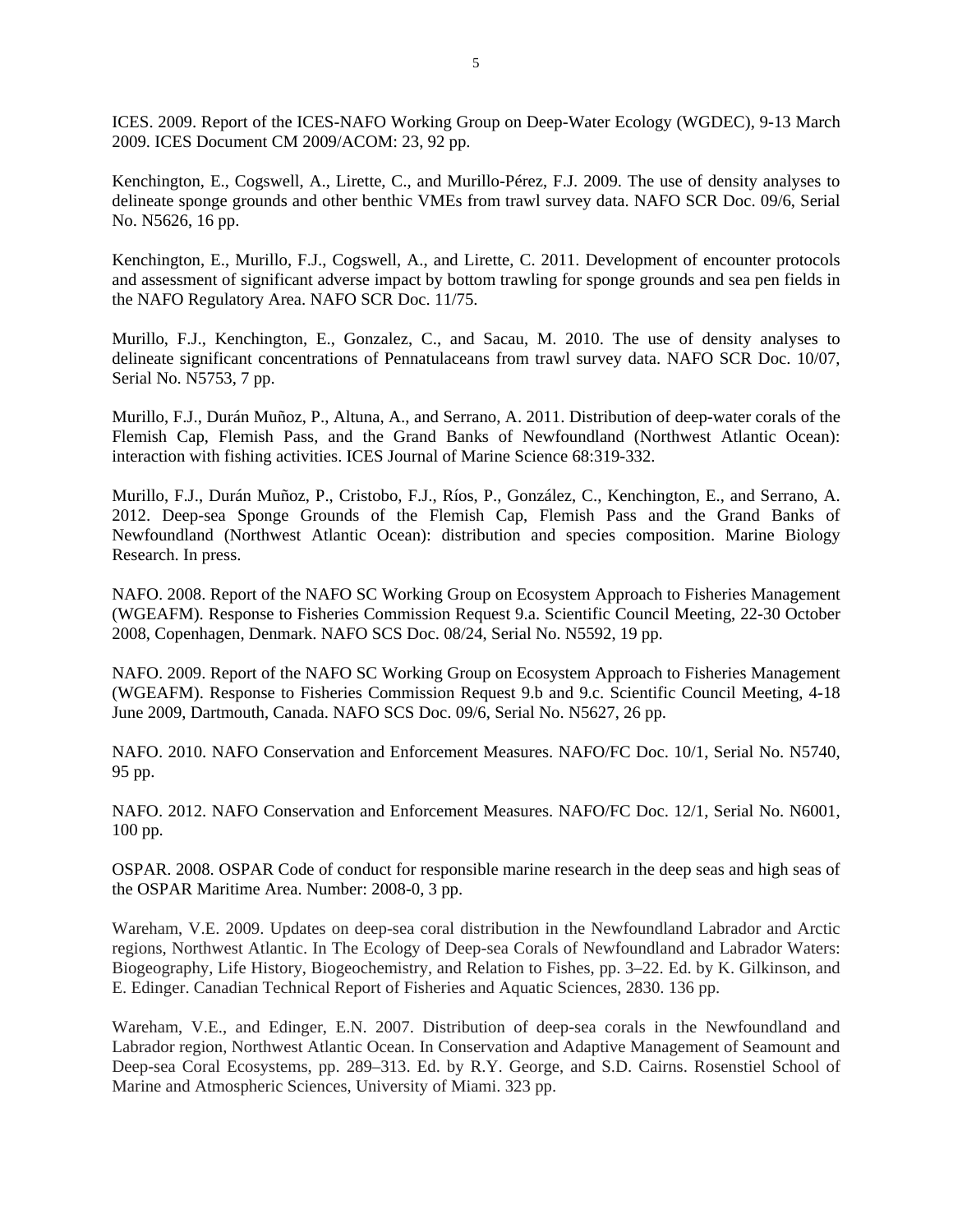**Table 1.** Start and end positions of tows with corals and sponges catches above the threshold defined as significant catch (NAFO 2008, 2009) in the NRA (Divs. 3LMNO) outside of the closed areas with their corresponding weight.

| Country  | Year | <b>Start position</b> |                            | <b>End position</b> |                 | <b>VME</b>         | Weight  |
|----------|------|-----------------------|----------------------------|---------------------|-----------------|--------------------|---------|
|          |      | Latitude (N)          | Longitude (W)              | Latitude (N)        | Longitude (W)   | species            | (kg)    |
| Spain/EU | 2008 | 46° 34' 16.799"       | 46° 50' 50.399"            | 46° 35' 31.200"     | 46° 51' 28.800" | Sponge             | 313.210 |
| Spain/EU | 2010 | 46° 14' 32.399"       | 45° 42' 42.599"            | 46° 14' 39.001"     | 45° 44' 58.200" |                    | 129.423 |
| Spain/EU | 2010 | 46° 44' 38.400"       | 44° 00' 24.001"            | 46° 43' 39.601"     | 44° 02' 04.801" |                    | 115.790 |
| Canada   | 2010 | 46° 18' 18.000"       | 47° 10' 22.800"            | 46° 17' 34.800"     | 47° 10' 19.200" | Large<br>gorgonian | 23.500  |
| Canada   | 2008 | 46° 10' 19.200"       | 47° 23' 52.800"            | 46° 09' 54.000"     | 47° 24' 25.200" |                    | 7.450   |
| Canada   | 2009 | 46° 28' 19.200"       | 47° 08' 31.200"            | 46° 28' 30.000"     | 47° 07' 55.200" |                    | 2.740   |
| Canada   | 2009 | 43° 02' 24.000"       | $51^{\circ}$ 20' 06.000"   | 43° 01' 58.800"     | 51° 19' 04.800" |                    | 0.650   |
| Canada   | 2010 | 43° 14' 34.800"       | 51° 30' 46.800"            | 43° 13' 55.200"     | 51° 30' 43.200" | Small<br>gorgonian | 0.320   |
| Canada   | 2008 | 43° 04' 40.800"       | 51° 23' 13.200"            | 43° 05' 06.000"     | 51° 24' 00.000" |                    | 0.280   |
| Canada   | 2009 | 43° 04' 22.800"       | 51° 20' 13.200"            | 43° 04' 58.800"     | 51° 20' 52.800" |                    | 0.220   |
| Canada   | 2009 | 42° 52' 30.000"       | 49° 47' 24.000"            | 42° 52' 48.000"     | 49° 46' 37.200" |                    | 0.200   |
| Canada   | 2009 | 42° 57' 18.000"       | 49° 18' 43.200"            | 42° 56' 42.000"     | 49° 18' 25.200" |                    | 0.200   |
| Spain/EU | 2008 | 48° 15' 56.880"       | 45° 47' 04.920"            | 48° 14' 46.320      | 45° 49' 16.320" |                    | 11.200  |
| Spain/EU | 2008 | 48° 07' 09.120"       | 46° 01' 23.880"            | 48° 05' 49.200"     | 46° 02' 42.000" | Sea pen            | 6.100   |
| Spain/EU | 2010 | 48° 01' 54.599"       | 46° 06' 42.599"            | 48° 00' 27.601"     | 46° 07' 10.801" |                    | 4.294   |
| Spain/EU | 2008 | 48° 13' 03.720"       | 45° 51' 56.880"            | 48° 11' 57.120"     | 45° 53' 35.520" |                    | 4.103   |
| Spain/EU | 2010 | 44° 45' 00.601"       | 48° 56' 36.600"            | 44° 46' 05.999"     | 48° 57' 31.799" |                    | 3.686   |
| Spain/EU | 2008 | 47° 46' 37.920"       | 44° 01' 22.080"            | 47° 48' 05.400"     | 44° 02' 19.680" |                    | 2.292   |
| Spain/EU | 2009 | 48° 37' 18.120"       | 45° 18′ 05.400"            | 48° 37' 35.400"     | 45° 15' 40.320" |                    | 2.085   |
| Spain/EU | 2008 | 43° 23' 17.999"       | $51^{\circ}$ 56' $51.601"$ | 43° 23' 26.401"     | 51° 58' 46.200" |                    | 1.949   |
| Spain/EU | 2008 | 48° 19' 42.600"       | 44° 58' 21.720"            | 48° 20' 12.480"     | 45° 00' 29.520" |                    | 1.746   |
| Spain/EU | 2009 | 48° 05' 46.320"       | 46° 02′ 56.400"            | 48° 04' 34.320"     | 46° 04′ 14.880" |                    | 1.681   |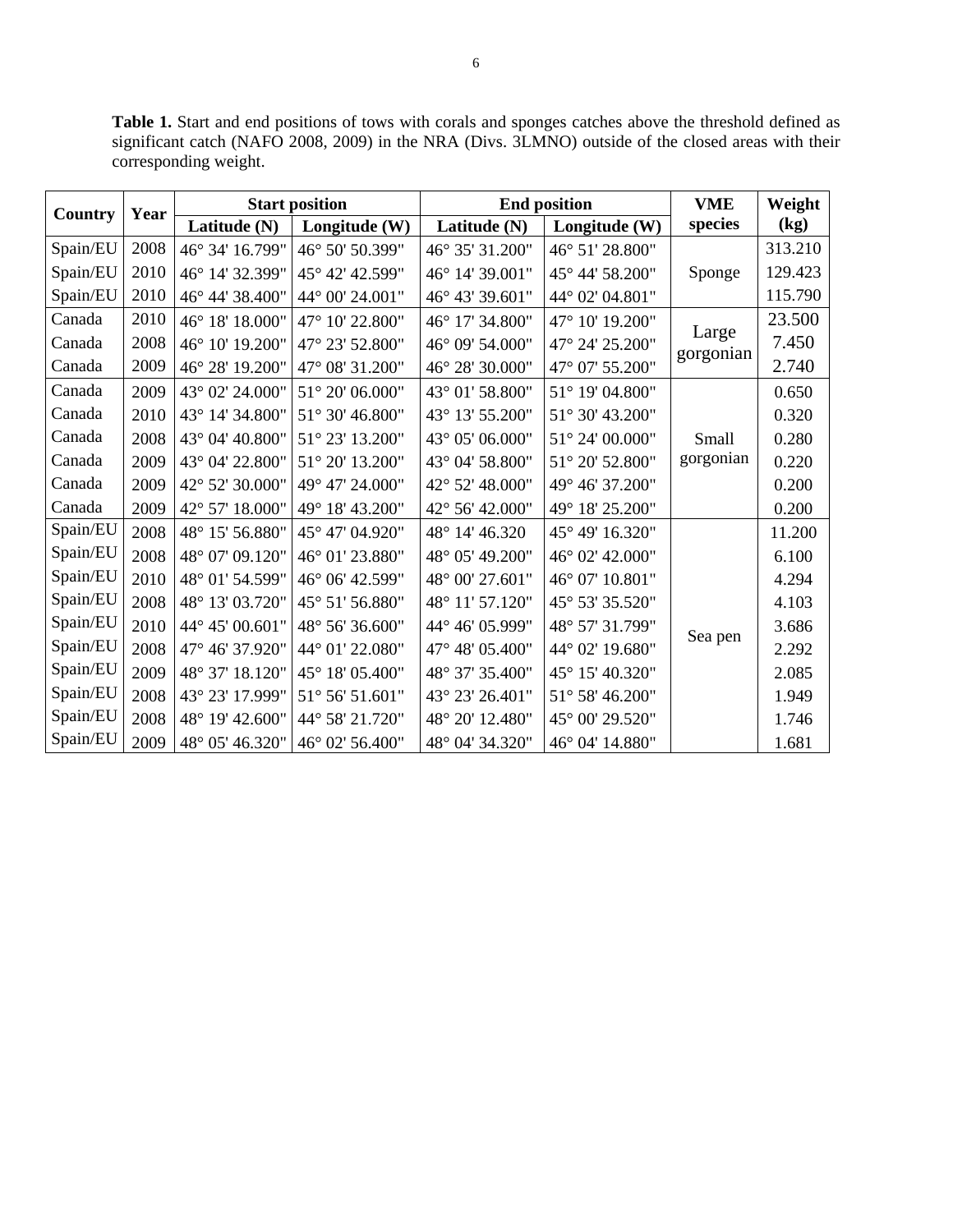

Figure 1. Distribution of significant catches and presence of sponges (A) and large and small gorgonians (B) in the study area (NAFO Divs. 3LMNO).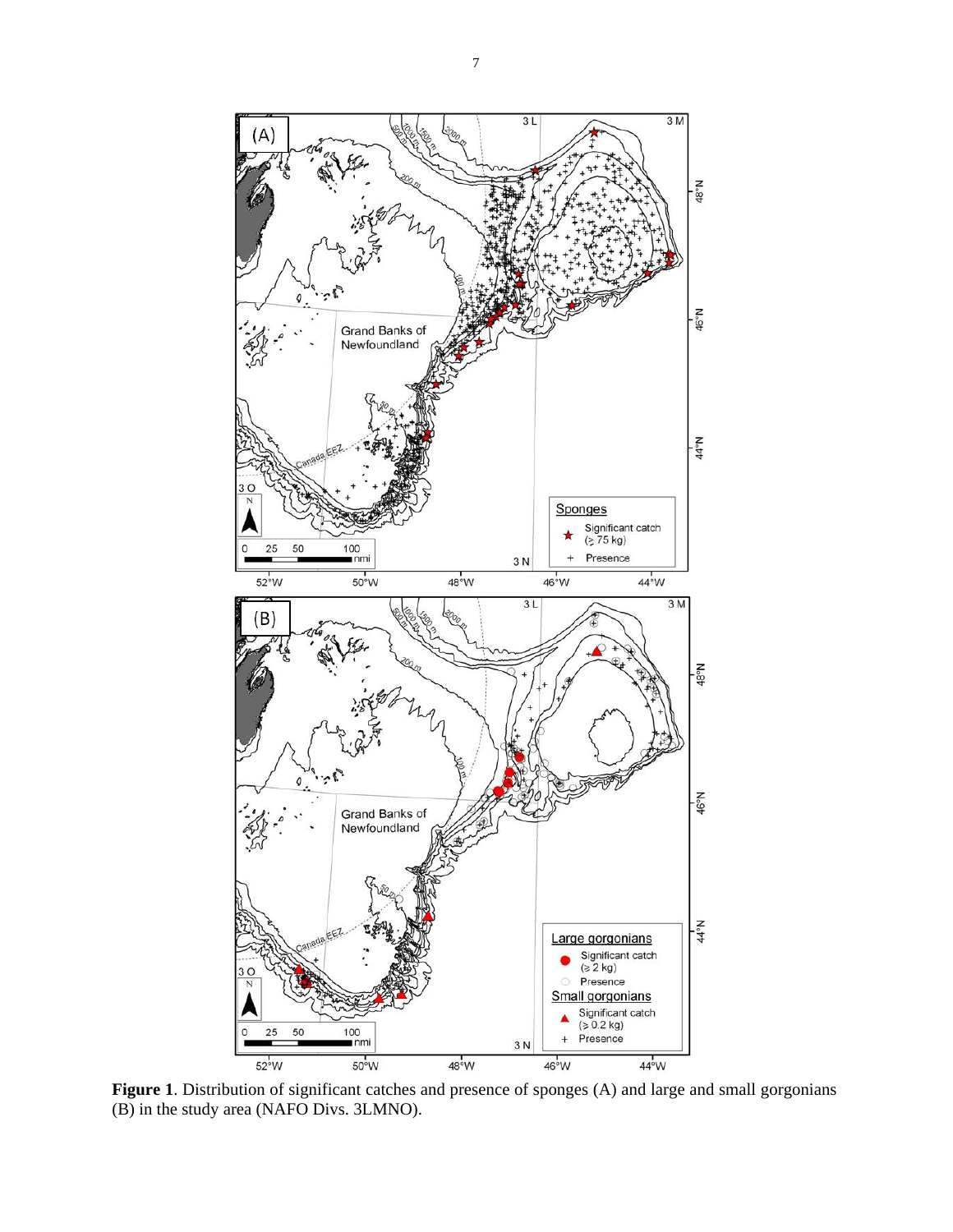

**Figure 2**. Distribution of significant catches and presence of sea pens (A) and black corals (B) in the study area (NAFO Divs. 3LMNO).